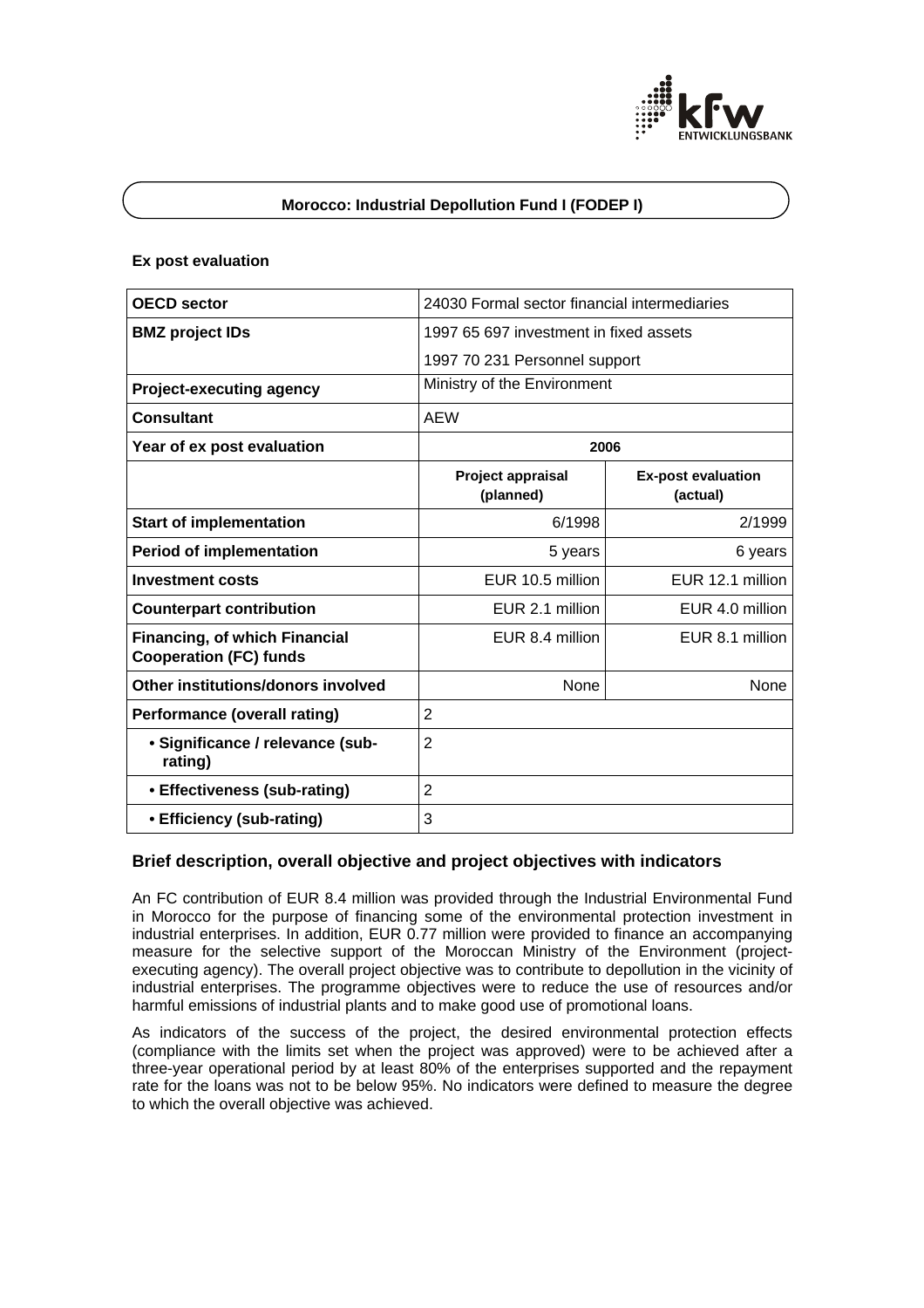## **Project design / major deviations from the original project planning and their main causes**

The project target group comprised creditworthy (state-owned and private) industrial and commercial enterprises which wanted to carry out investment measures with positive environmental effects. Initial investment or reinvestment could be financed. The focus of the Environmental Fund was on small and medium-sized enterprises producing wastewater but the intention was also to include air-polluting industrial plants.

In the period from 1998 to 2004, 18 projects with an overall investment volume of MAD 133 million (EUR 12.1 million; kEUR 670 on average) were financed. Seven of these projects deal with the food processing industry, four with cement production and two to three each for the textile, chemical and metal processing industries. Overall, 15 of the 18 projects were carried out as "end-of-pipe" projects.<sup>1</sup> One project is an integrated project and two are mixed.<sup>2</sup>

The measures dealt mainly, as planned, with wastewater treatment and the rationalisation of water consumption (10 out of 18 projects). The portion of the overall costs financed through the FODEP I project amounted to MAD 92 million. Of this sum, just under MAD 39 million was provided as a loan and approximately MAD 53 million as a grant. The remaining MAD 41 million in funds were raised by the industrial enterprises themselves.

The 18 projects were processed via six commercial banks. Two commercial banks, BMCI and BCM, each dealt with six projects. These two banks played a leading role in the implementation. To date, the full amount of the funds have been disbursed for 14 of the 18 projects. This is the equivalent of 75% of the funds committed. Of these 14 projects, eight have repaid the entire loan, 10 projects have so far been awarded the environmental conformity certificate and three further enterprises are currently being appraised with regard to the environmental conformity certificate. The remaining five projects have not yet been completed or were only completed in the past 12 months.

The credit line and the grant have been allocated in accordance with the provisions of the agreement. However, the target group actually reached was only partly as defined in the project plan. Most of the enterprises reached were larger operations which either belonged to international groups or were held by very large national holding companies. There are essentially two reasons for this. On the one hand, larger enterprises are willing to carry out environmental protection measures despite the lack of legally binding regulations. On the other hand, typical small businesses experience far greater difficulty in finding commercial banks that are willing to bear the credit risk. In terms of risk, the design of the project – the commercial banks bear the full credit risk – meant that, because of the unwillingness of the banks to serve SMEs as a customer group, mainly larger enterprises were given support in the implementation stage. Consequently, most of the subsidies (60%) were allocated to only four enterprises. We consider it appropriate for primarily larger enterprises to have been financed through FODEP in the first project phase as this acts as a model with regard to environmental investment.

A further critical point in the implementation of the project was the considerable delay between setting up the studies and project approval as well as between the start of operation and the final certification of the projects. When the projects were planned, it was assumed that no more than one month would elapse between the technical study and project approval and no more than one year between the start of operation and the conformity check. However, in the 18 projects carried out, an average of 17 months elapsed between the study and project approval and an average of 23 months (calculated on the basis of 10 projects) between the start of operation and certification.

Despite these delays, the project objective – measured in terms of the achievement indicators – was achieved in full. The ten enterprises which have been putting their environmental investments to use for more than three years meet all the critical environmental limits and are

l

 $<sup>1</sup>$  "End-of-pipe" projects deal with avoiding pollution at the end of the production process, e.g. by treating</sup> waterwater or waste gases. The "end-of-pipe" technologies are generally connected to an existing production plant at a later stage.

<sup>&</sup>lt;sup>2</sup> Integrated projects deal with new investment, with environmental technology being used from the outset.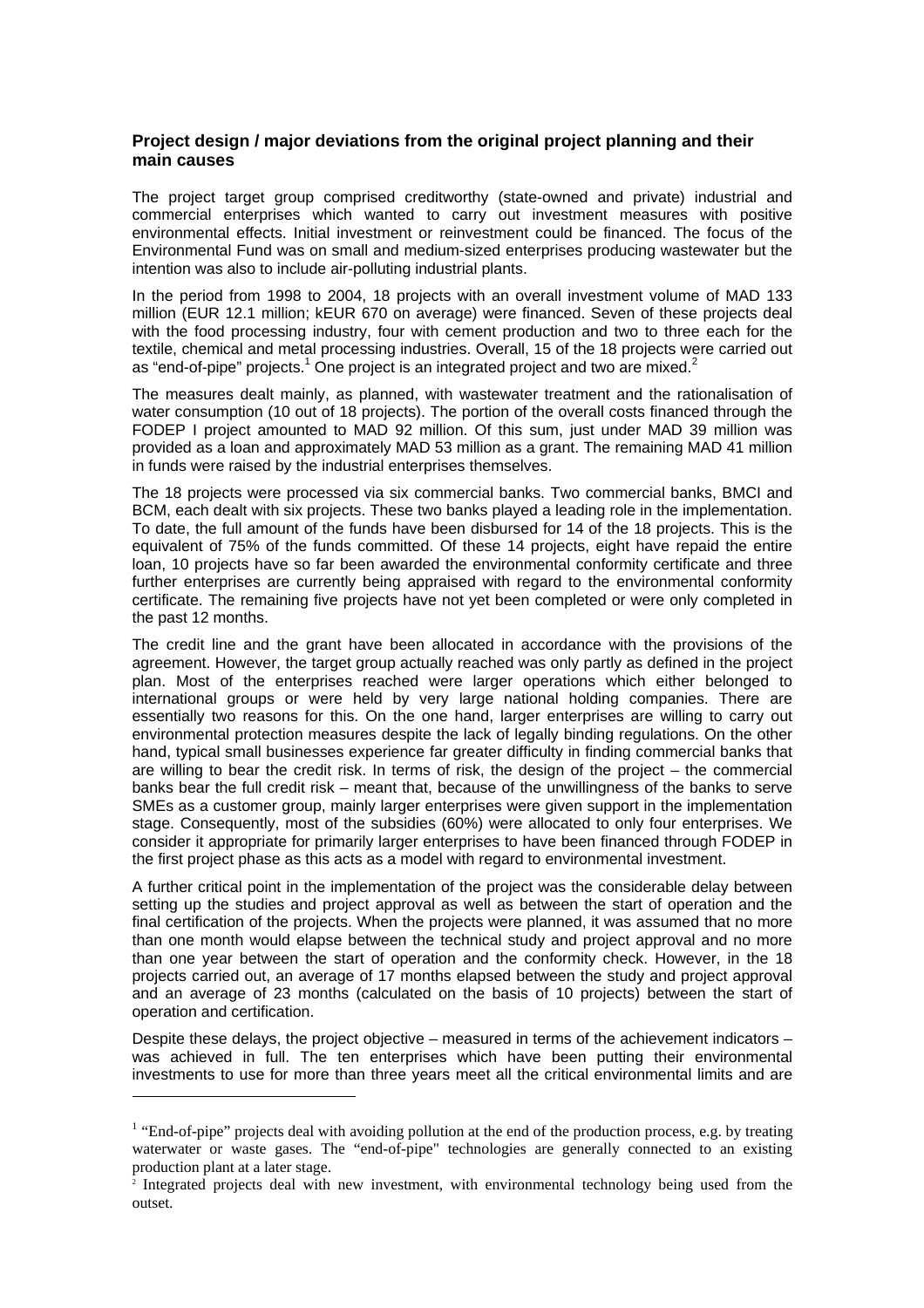achieving the targeted environmental effects (100%). This was confirmed by the conformity certificates awarded by FODEP. The second indicator, which relates to the repayment behaviour of the industrial enterprises, was also met. During the entire project period, there were only isolated cases of short delays in repayment; at the time of the ex post evaluation, however, the enterprises were all complying in full with their repayment obligations. The repayment rate is 100% and portfolio at risk is 0%. The enterprises have already paid back 10 of the 15 large loans in full. In accordance with the adjusted project design for the follow-on projects FODEP II and III, the return flows will be paid only as grants. We consider this appropriate.

An assessment based solely on the achievement indicators would not go far enough as the indicators are not formulated in such as way as to give enough important details of the project success. Both the length of time needed to carry out the projects and an assessment of the management of the environmental protection facilities more strictly geared to quality ("proper operation and maintenance of the environmental protection investments by the company being supported") would provide important indications of the efficiency of the FODEP promotional approach and with regard to the expected sustainability of the investment measures. The formulation of the achievement indicators for the follow-on projects FODEP II and III also points in this direction. On the basis of the project visits made as part of the ex post evaluation and statements by FODEP staff, from the present perspective it can be assumed that, in some cases, improvements can be made to ensure adequate maintenance of the environmental plants.

In particular, it would also be important to retain further results for the accompanying measure. For example, the result that FODEP has documented work flows and documented job descriptions would act as an incentive to implement not only adequate review procedures but to make the acquired expertise far more readily accessible for future staff. This has not been done, however.

On the basis of experience gathered during implementation of FODEP I, the following adjustments were made to the programme concept for the follow-on projects FODEP II and III. Large enterprises have been excluded from promotion as in Morocco these companies tend to invest in environmental protection out of their own sense of obligation (neighbourhood pressure, consumer pressure on the export markets) and with their own resources. In addition, under FODEP II and III only subsidies are granted as they represent a priority bottleneck for the implementation of what are generally unprofitable environmental investments. This adjustment to the project design was justified by the high degree of liquidity of Moroccan commercial banks and the assumed willingness to grant medium to long-term investment loans to the target group in addition to the grants. This means that the project target group was thus limited to mediumsized enterprises and larger, financially sound SMEs which already have access to the official banking sector. Given the supply gap in SME financing in the banking sector it is probably very difficult for "normal" SMEs to obtain a loan for environmental protection investment. From today's perspective we consider these adjustments to the target group (focus: medium-sized enterprises), given the shortage of FC funds, comprehensible and appropriate, particularly with regard to the relatively large positive impact on the environment that tends to be achievable at these enterprises. In addition, however, we would today link eligibility of environmental protection investment for promotion less to the size of the enterprise than to the expected positive environmental effects.

## **Key results of the impact analysis and performance rating**

From the perspective of the enterprises, the follow-on environmental investments (15 out of 18 environmental projects financed) are basically unprofitable despite grants/subsidies as the investment costs are not offset by income. In addition, the environmental investment involves substantial operating costs, which tend to make it less attractive. The effects at the project level are consequently determined primarily by the location of the enterprise concerned. From the perspective of those enterprises which see themselves actually facing a massive protest from the local residents or the relevant municipality and which face closure if no environmental protection measures are carried out, the economic impact of the individual project is assessed very positively in terms of specialist support and the grant for investment costs. The cost of borrowing funds is reduced considerably compared with alternative loan financing without a grant. Owing to the grace years (up to three grace years) in the loan part of the environmental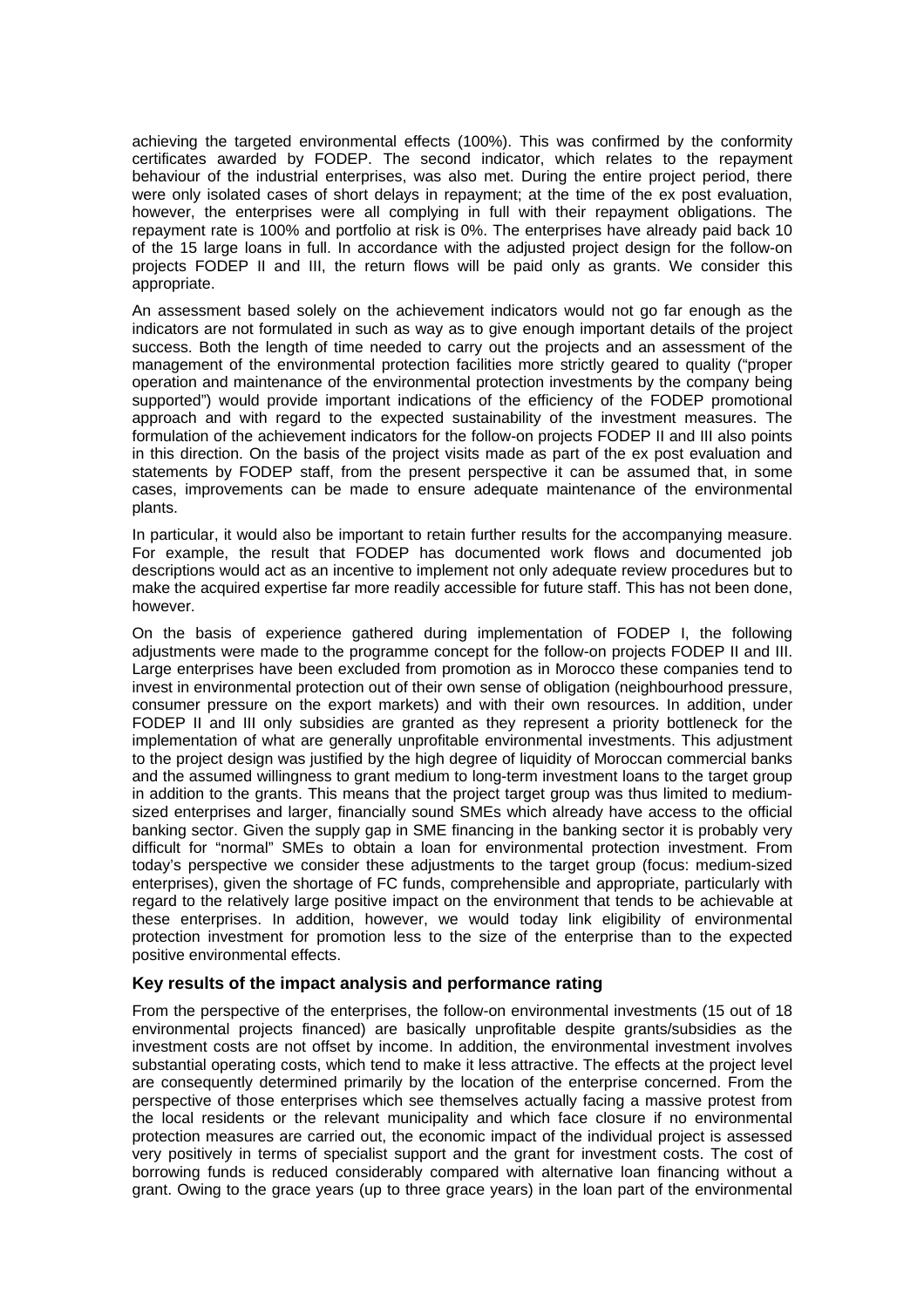financing, the investor also has a cash flow advantage compared with market financing. If the enterprise cannot raise the funds needed under the current external pressure, implementing the measure ensures that this company can continue to exist.

If, however, the enterprise is not under pressure or threatened by third parties, despite the grant it is initially subject to a considerable financial burden which, particularly in the case of follow-on investment, is increased by the operational costs for the environmental protection facilities. Follow-on investments are unprofitable for the entrepreneur even with a grant from FODEP as long as there are no strict environmental protection rules or costs for resultant negative externalities. Integrated measures can, however, be partly profitable. In any case, however, the measures carried out have the effect of securing the future of the companies as in the foreseeable future it will be necessary to take action on the basis of statutory provisions. As it is uncertain whether at a later point in time any subsidies will be available for environmental investment, the companies being supported now can be expected to be at a competitive advantage.

From a macroeconomic perspective, it is ultimately difficult to quantify the impact of the project. On the one hand, the contribution consists of the reduction in the environmental pollution caused by the industrial enterprises and the associated reduction in the risk to human health and nature. On the other hand, the project also contributes to an awareness building process which it is difficult to quantify but which is acknowledged and referred to by all the stakeholders surveyed during the ex post evaluation. The programme is important as part of a comprehensive environmental policy; this is particularly true as long as no clear environmental standards for enterprises are set. The close cooperation between the state, commercial banks and the private sector should also be given a positive assessment. Precisely because in Morocco leading enterprises are willing to be the first to carry out environmental measures, the project acts a model for other industrial enterprises. Despite the fact that the effects cannot be quantified, it can be assumed that the macroeconomic impact of the project is positive.

Improving the environmental situation was not an explicit project objective. All the plants that are now operational have already demonstrated that they comply with the planned emission figures.

More environmental protection measures are still urgently needed in Morocco. The damage caused by industrial pollution and its prevention or removal is of central importance. It became absolutely clear during the FODEP I project stage that many small and medium-sized enterprises are unable to cope technically or financially with this challenge. FODEP has played an important role in developing environmental awareness at industrial enterprises in Morocco through demonstration effects. Owing to the lack of legally binding framework conditions, it will also be an important pillar for industrial environmental protection measures.

The risks to the sustained developmental effectiveness of the project are on the level of the projects financed and of the project-executing agency, the Ministry of the Environment or FODEP. Most of the enterprises supported have since firmly established environmental protection as part of their corporate strategy and also demonstrated this through additional investment and a corresponding ISO certificate. This is particularly the case for major enterprises, which have the funds needed to manage the plants appropriately. By contrast, at the smaller enterprises it is usually pressure from the municipality or the neighbourhood which to a certain extent causes sustainable use to be made of the plants. However, the risk is always that inappropriate or only sub-optimal use will be made of the plants if it is not clear how operating and maintenance costs are to be covered. This should be considered as a high risk area. However, the risk of the FODEP expertise implemented during the project not being available in the long term once the follow-on projects FODEP II and III are over is to be seen as relevant as the structural and procedural arrangements at FODEP have only been formalised to a limited extent.

### **Effectiveness**

The objectives in the pilot project FODEP I were to reduce the use of resources and/or harmful emissions from industrial plants and to make good use of promotional loans. As measured by the indicators, the project objectives were achieved to a sufficient extent. The ten projects which have been putting their environmental investments to use for more than three years meet all the critical environmental limits and are achieving the targeted environmental effects (100%). We assess the quality of the environmental protection investment as good. Compliance with the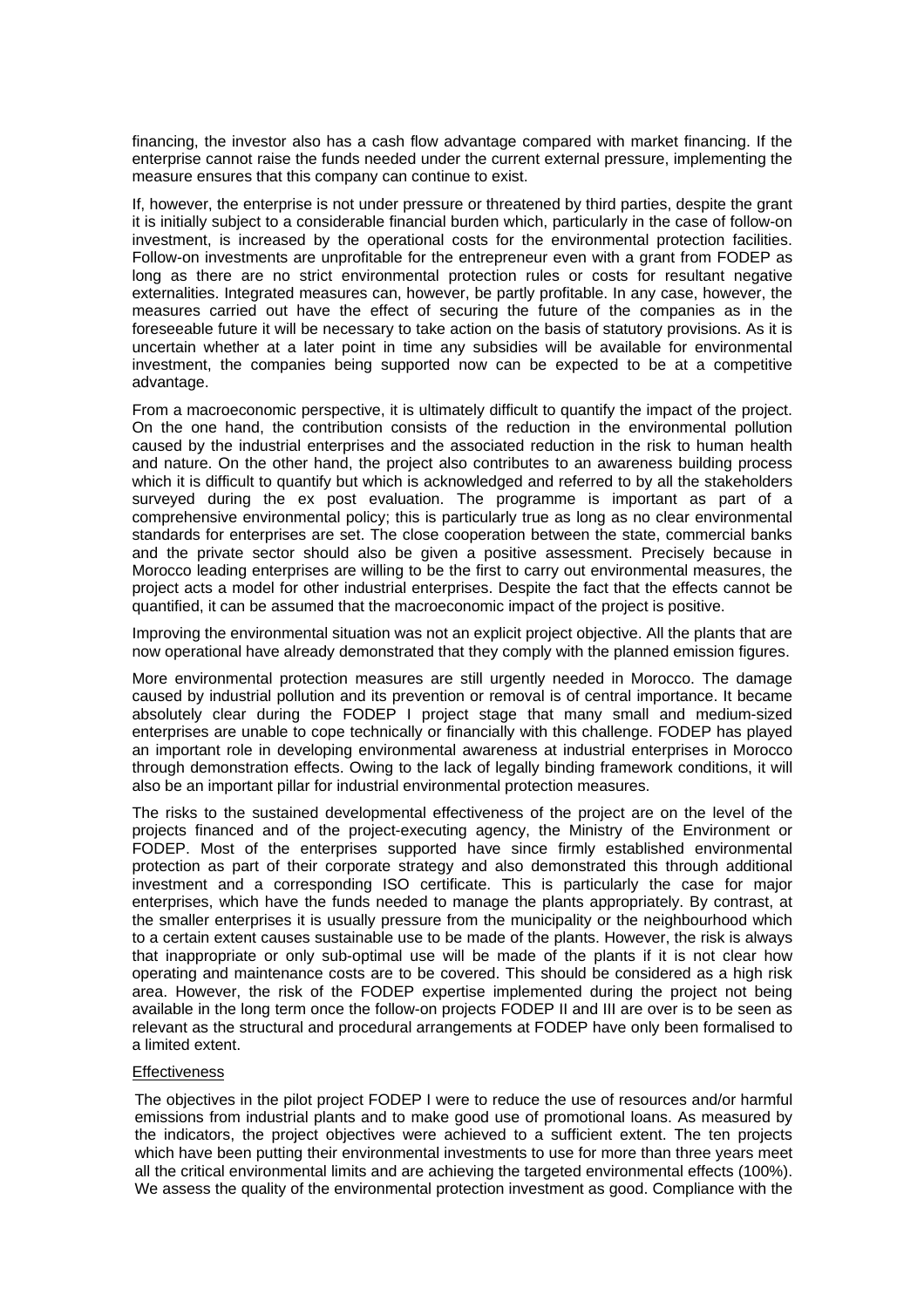environmental limits has been confirmed in each case by the conformity certificate issued by FODEP. The second indicator, which relates to the repayment behaviour of the industrial enterprises, was also met in full. During the entire project period, there were only isolated cases of short delays in repayment; at the time of the ex post evaluation, however, the enterprises were all complying in full with their repayment obligations. The repayment rate is 100% and portfolio at risk is 0%. The enterprises have already paid back 10 of the 15 large loans in full. During project implementation, the project concept for the follow-on projects FODEP II and III was amended in that the loan component was changed completely into a grant component. The return flows are also made only as grants, in line with the changed implementation concept for the follow-up projects FODEP II and III, which only provide for the issue of grants. If systematic evidence of the sustainable impact of the projects is required at project level, it is difficult to make an evaluation because project follow-up has not yet been implemented systematically at FODEP. If, at the level of the project-executing agency, an institutionally sustainable organisational structure or the drafting of a documented formalisation of the department is required, the results achieved in the accompanying measures – which were basically carried out as planned – must also be less positively assessed. Overall, despite these restrictions, we classify the effectiveness of the project as satisfactory **(sub-rating 2**).

### Relevance/significance

The overall project objective was to contribute to depollution in the vicinity of industrial enterprises. The pilot project FODEP I made an important first contribution to this and brought about essential changes with regard to environmental consciousness at the industrial enterprises which far exceeds the number of financed projects. The overall objective – with 18 projects, most of which were fairly large – was satisfactorily achieved. Because they have only been in operation for a short period, however, some projects have yet to demonstrate an effective depollution impact. There are also limitations with regard to ensuring the sustainability of the impact. On the basis of the project visits made as part of the ex post evaluation and statements by FODEP staff, it can be assumed that in some cases improvements can be made to the adequate maintenance of the environmental plants. The project has had positive signal effects on the environmental consciousness of the industrial companies and has generally made a contribution to a highly relevant and urgent issue in the Moroccan economy. The fact that the development of the executing agency was not agreed as a central result of the project must be criticised. The sustainability of the impact on the level of institutionalisation of a national point of contact for environmental questions related to industry is thus at risk at least once the follow-on projects FODEP II and III are over. We classify the project's relevance and significance as satisfactory (**sub-rating 2**).

### **Efficiency**

Considerable delays were frequently experienced in the implementation of the individual projects. Over the entire project period (1998 – 2004), the productivity and production efficiency of FODEP must be evaluated as only just sufficient. Under FODEP I mainly large enterprises were promoted. Given the pilot nature of the project, we consider this acceptable. The target group was accordingly changed for the follow-on stages FODEP II and III and large companies excluded from the promotion. However, we would today link eligibility of environmental protection investment for promotion less to the size of the enterprise than to the expected positive environmental effects. Overall, most of the FC funds used had the expected impact on the environment. We rate the allocation efficiency as sufficient. Overall, we classify the project's efficiency as adequate (**sub-rating 3**).

Taking the sub-categories of effectiveness, efficiency and significance/relevance into consideration, we judge the project's developmental efficacy to be satisfactory **(overall rating 2).**

## **Conclusions and recommendations**

In the case of projects in which subsidies are intended to achieve specific promotional effects (e.g. environmental protection), a critical appraisal must be carried out during the project appraisal of the design of the subsidy mechanism with regard to taxation effects (are the subsidies subject to tax and are they partly neutralised?), with regard to complementary